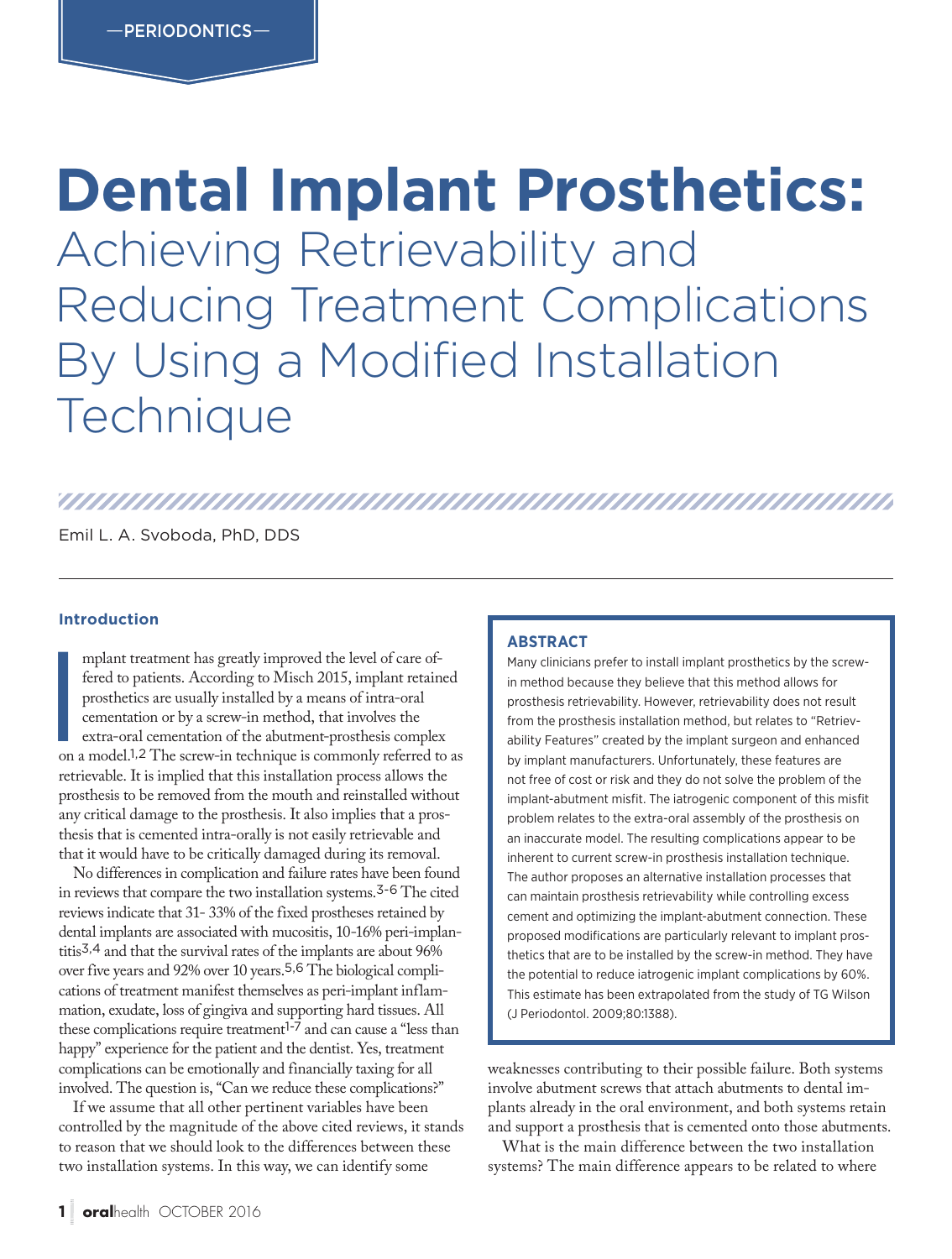the prosthesis is cemented to its' abutment or abutments. In a traditional setting, the screwed-in prosthesis is assembled on a model that is not a precise representation of the mouth. This extra-oral assembly of the abutment-prosthesis complex thus forms an imprecise rigid structure that, when transferred to the mouth, causes a misfit at the implant-abutment junction. This misfit problem can be exacerbated by tight contacts with adjacent tooth structures, which also can prevent the abutment from seating fully onto its implant retainer.

A misfit at the implant-abutment junction is not optimized for stability and is also more susceptible to invasion by oral pathogens. This can create problems for the patient. These problems can include loose and broken screws, foul odour and taste, and the abovementioned complications including mucositis, peri-implantitis and implant failure. The misfit of the implant-abutment junction is a known risk factor for peri-implant disease. These complications can be difficult to mitigate because the implant-abutment misfit cannot be easily rectified.8-11 In addition, one must consider the possibility that uneven loading of an ill-fitting connection by the abutment screw tightening process and/or intra-oral function could also cause damage to the adjoining components. It is possible to replace a damaged abutment, but how does one repair a damaged implant top? **In conclusion, the major weakness of the screwin prosthesis technique, appears to result from a misfit at the implant-abutment connection that is difficult to correct.**

It is widely accepted that intra-oral cementation of the implant prosthesis allows the clinician to optimize the fit of the implant-abutment connection1 but adds a problem related to the incidence of residual subgingival cement.11-14 Residual subgingival cement is a known risk factor for "peri-implant disease". Peri-implant disease is a term used by Wilson (2009) to describe mucositis and/or peri-implantitis. He demonstrated that residual subgingival cement was associated with 81% of the peri-implant disease cases he found among a group of cemented single tooth replacements. He also found that its removal could eliminate signs of peri-implant disease in 74% of these cases.14 On the basis of this study, a clinician could expect to reduce peri-implant disease by 60% by preventing the occurrence of residual subgingival cement. Current research has identified new information about the process of intra-oral prosthesis cementation that could prevent the occurrence of residual subgingival cement.12,13 **In conclusion, while intra-oral cementation can optimize the implant-abutment connection, the major weakness of this process appears to be the control of excess cement. New information about the process of intra-oral cementation promises effective management of excess cement and may reduce the incidence of iatrogenic peri-implant disease by 60%.**<sup>14</sup>

Svoboda has identified the negative effects of margin design and adjacent gingiva on the flow of excess cement and has proposed a method of mitigating these problems.15-18 He found

that tissue-facing margins eject excess cement towards and into the tissues, while an inflected margin design could redirect the cement away from the tissues. He called this inflected margin design the "Reverse Margin". When margins were placed into the subgingival environment, he demonstrated that gingiva could form a seal with the prosthesis, restrict the flow of excess cement out of the subgingival environment and thus cause excess cement to be projected deep into the tissues. He named this undesirable effect the "Gingival Effects". He further identified four components of the Gingiva Effects that he named the Deflection Effect, the Eddy Effect, the Plunger Effect and the Bellows Effect. Dr. Svoboda found that the Gingival Effects could be mitigated by abutment and prosthesis design, and facilitated by alterations in the prosthesis installation process. Based on his in-vitro experiments he proposed the "Cement Control System" to prevent the occurrence of residual subgingival cement. He felt that the Cement Control System and supporting work, should be understood by all those who wish to install prosthetics into the oral environment.18-21 Figures 1 and 2 are illustrations that show design features in the custom abutment and prosthesis that form part of the cement control system. These design features help direct excess cement out of the tissue spaces and facilitate the desired movement of cement by creating a clear passageway between the prosthesis and gingiva. Conventional abutment and crown designs often direct cement into the tissue spaces and then trap excess cement between the gingiva and undersurface of the prosthesis. This excess cement is then driven deep into the tissue spaces when the prosthesis is pushed into place.

#### **New Technique**

To create an optimized treatment plan the dentist must weigh the advantages and disadvantages related to many available treatment approaches. These include the needs of the patient and their own set of skills and support. Many dentists consider retrievability of the prosthesis to be of paramount importance. These clinicians prefer to install implant prosthetics by the screw-in method, because they believe that this method of installation allows for prosthesis retrievability. Dr. Svoboda proposes that prosthesis retrievability does not result from the installation method, but relates to "Retrievability Features" created by the implant surgeon and enhanced by the implant manufactures. The surgery related features include placing implants in a position that allows for a working path of insertion and a desirable abutment-screw access-hole location. Surgical stents and site development procedures are often used to facilitate the optimized implant positions which then allow for prosthesis retrievability. The implant manufacturers have created multi-unit abutments and special abutment screws, like the angled screw channel abutment (ASC) from www.NobelBiocare. com, to build some tolerance into the abutment-prosthesis system for restoring implants placed in non-optimal positions.

It is important to realize that the Retrievability Features are not confined to either of the two major prosthesis installation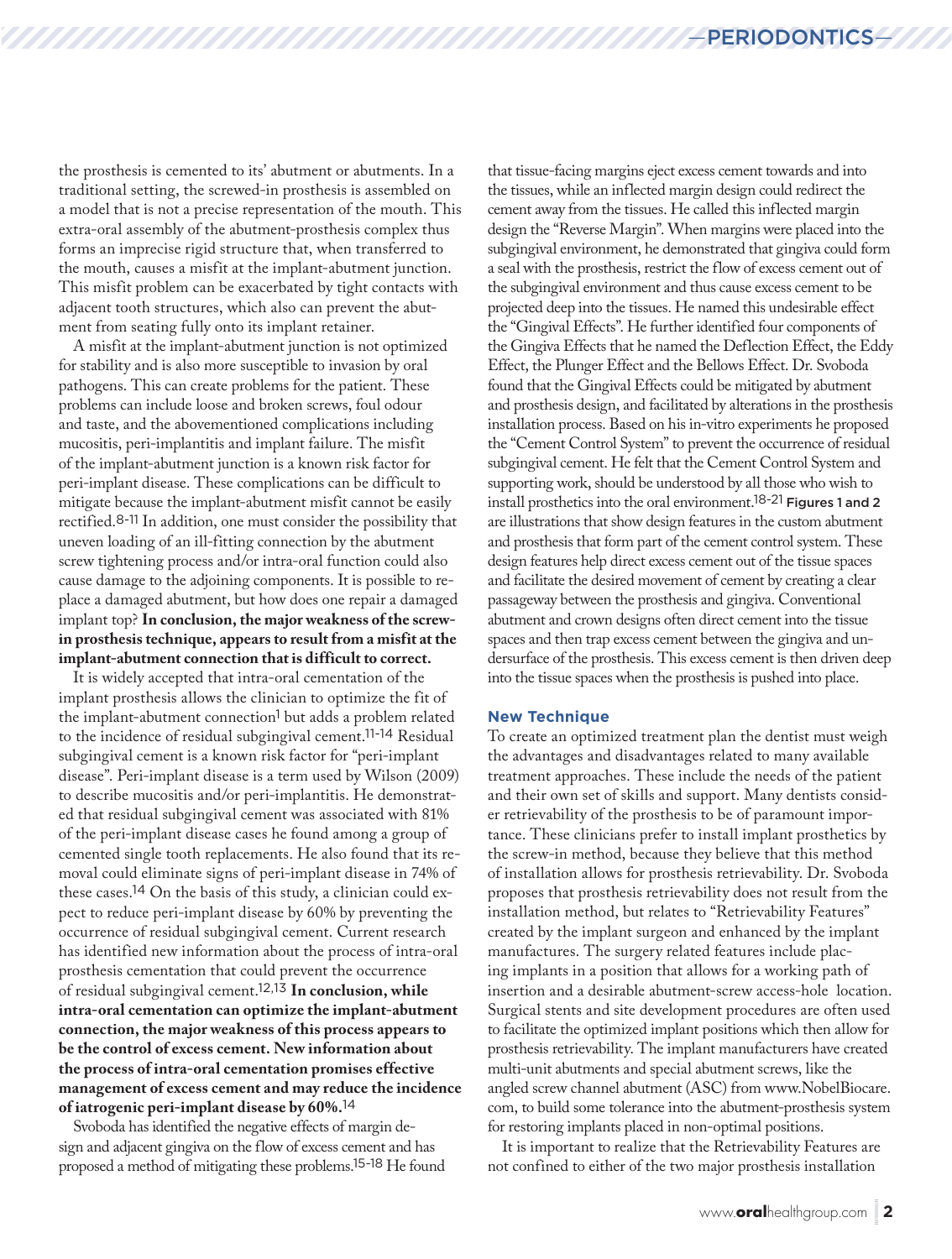

An illustration that shows the movement of excess cement during crown installation. The margin of the abutment and the crown form a nozzle that redirects cement out of the tissue spaces.



Illustration that shows the inflected margin of the abutment and crown (blue arrow). The crown shape in the subgingival portion (black arrow) allows excess cement to flow out of the gingival space. The small horizontal bumper (0.15mm) pushes the gingiva away from the crown surface.



Shows two splinted crowns installed by the screw-in technique on the same model as in Figure 4. Blue acrylic has been used to fill the crown access holes to the abutment screw. Abutment screw access holes can be created by drilling through the top of the acrylic plugs over the screw access channels.



Shows two splinted crowns installed by the cement-in technique on the same model as in Fig 3. Abutment screw access holes could be created by drilling through the top of the crowns over the screw access channels.



A peri-apical x-ray image the splinted crowns from Figure 4 in place on their retaining implants. This prosthesis has been cemented into the oral environment and is retrievable.

methods mentioned above. They can be used as part of the treatment process, whether the clinician wishes to install the prosthesis by the cement-in or screw-in the technique. Figure 3 shows two splinted crowns assembled on a model to demonstrate how they would appear after being installed onto implants inside the mouth. In this example, the acrylic screw access plugs would be put into place after being "installed" in the mouth. In Figure 4, the crowns appear as if they were installed by a cement-in technique. Figure 5 shows an X-ray of the splinted zirconia crowns from Figure 4 after being installed onto implants already inside the mouth. The cement-in case has "Retrievability Features" in place and is thus fully retrievable by gaining access to and removing the abutment

retaining screws. This can be easily accomplished with the use of a course round diamond and a high speed handpiece.

However, "Retrievability Features" are not responsible for solving the significant problems associated with the misfit of the implant-abutment connection caused by the conventional screw-in prosthesis installation technique. It is the intra-oral assembly of the abutment-prosthesis complex that solves this problem. The case depicted in Figure 5 was cemented intra-orally after the abutments were already torqued into place. This allowed for the optimization of the implant-abutment fit prior to cementation of the prosthesis. This process creates a huge advantage, as it can increase the stability of this important subgingival implant-abutment connection and makes it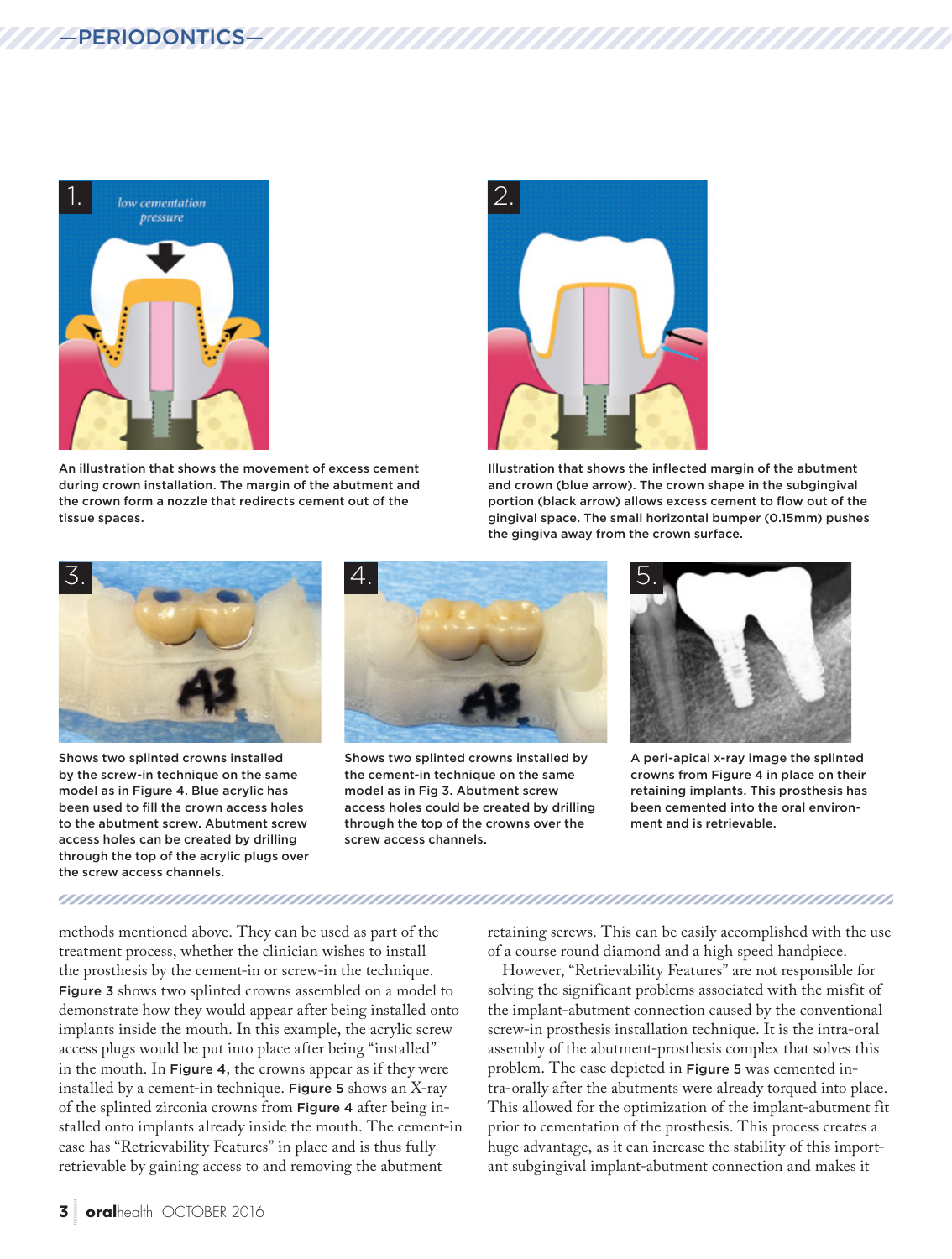

A cross-sectional illustration of a single retrievable crown with screw access hole filled with acrylic (red rectangle) during installation by intra-oral cementation. This screw access hole can be opened to allow for removal of the crown and its reinstallation after ensuring that all visible excess cement has been removed. This is part of the Svoboda Modification process.

#### less pervious to infection by oral pathogens.

Combining the retrievability features with intra-oral cementation and/or the screw-in prosthesis installation technique presents the clinician with a new opportunity to optimize the implant-abutment connection and control residual subgingival cement. This combination of techniques can be referred to as the "Svoboda Modification". This important modification to the current screw-in technique promises a reduction in the existing iatrogenic complication rate by 60%. This reduction in complications is similar to that already discussed for intra-oral cementation technique using the cement control system. This would indeed be welcome news to those patients and clinicians struggling with the negative consequences of treatment complications and failure.

#### **The Svoboda Modification Assumes That The Retrievability Features Are In Place**

To implement the Svoboda Modification, the clinician would complete the following steps: 1) To optimize the implant-abutment connection, the clinician would install the abutments into the mouth individually and torque them into place according to manufacturers recommended torque values. Then the dentist would pack the abutment screw access channel of each abutment with sterilized Teflon tape (Plumbers' Tape) to prevent cement from entering it. 2) The dental laboratory would deliver the fixed prosthesis with adequate cement space, 80 microns would usually be sufficient, and with the abutment screw access holes closed with an acrylic plugs (Figs. 3 & 6). 3) The clinician would try-in, adjust and then cement the optimized prosthesis into place. The optimized prosthesis would fit passively onto



A cross-sectional illustration of the use of the "Simplified Svoboda Modification" for installation of a retrievable crown. Excess cement has already been removed. An abutment screw access hole could be opened if and when it became necessary to access the abutment screw for screw tightening or crown removal.

the already installed abutments prior to cementation. 4) After intra-oral cementation, the clinician would then drill out the acrylic plugs, remove the Teflon tape and the abutment retention screws. The prosthesis and adjacent tissues could then be checked for excess cement. Any detected excess cement could be removed. 5) The clinician may choose to use new screws and re-install the prosthesis back into the mouth according to the manufactures directions, fill the access chambers with Teflon tape and fill the occlusal portion of the access hole with a color matched acrylic plug. The patient will now have a retrievable prosthesis that looks like those installed by current techniques, but now is much better. It is better because the clinician has now optimized the implant-abutment connection and has thus reduced the possibility of idiopathic complications related to misfits at the implant-abutment connection.

Further, if the clinician wishes to eliminate the screw access holes and the annoying problems related to them, they can simply eliminate the time consuming steps 2), 4) and 5) from the above Svoboda Modification, and simply cement the prosthesis into the mouth using the features and technique of the Cement Control System (Fig 7). This system is already designed to optimize the implant-abutment connection and prevent the occurrence of residual subgingival cement. To make it easier to locate the screw access channels in the future, the clinician could have their lab technician mark the occlusal access positions of the screw access channels and/or record their position prior to cementation of the prosthesis. It is usually not difficult to open the access channels with a course round diamond, on a "need to do so" basis. However, the screw access holes may never need to be opened, because the clinician has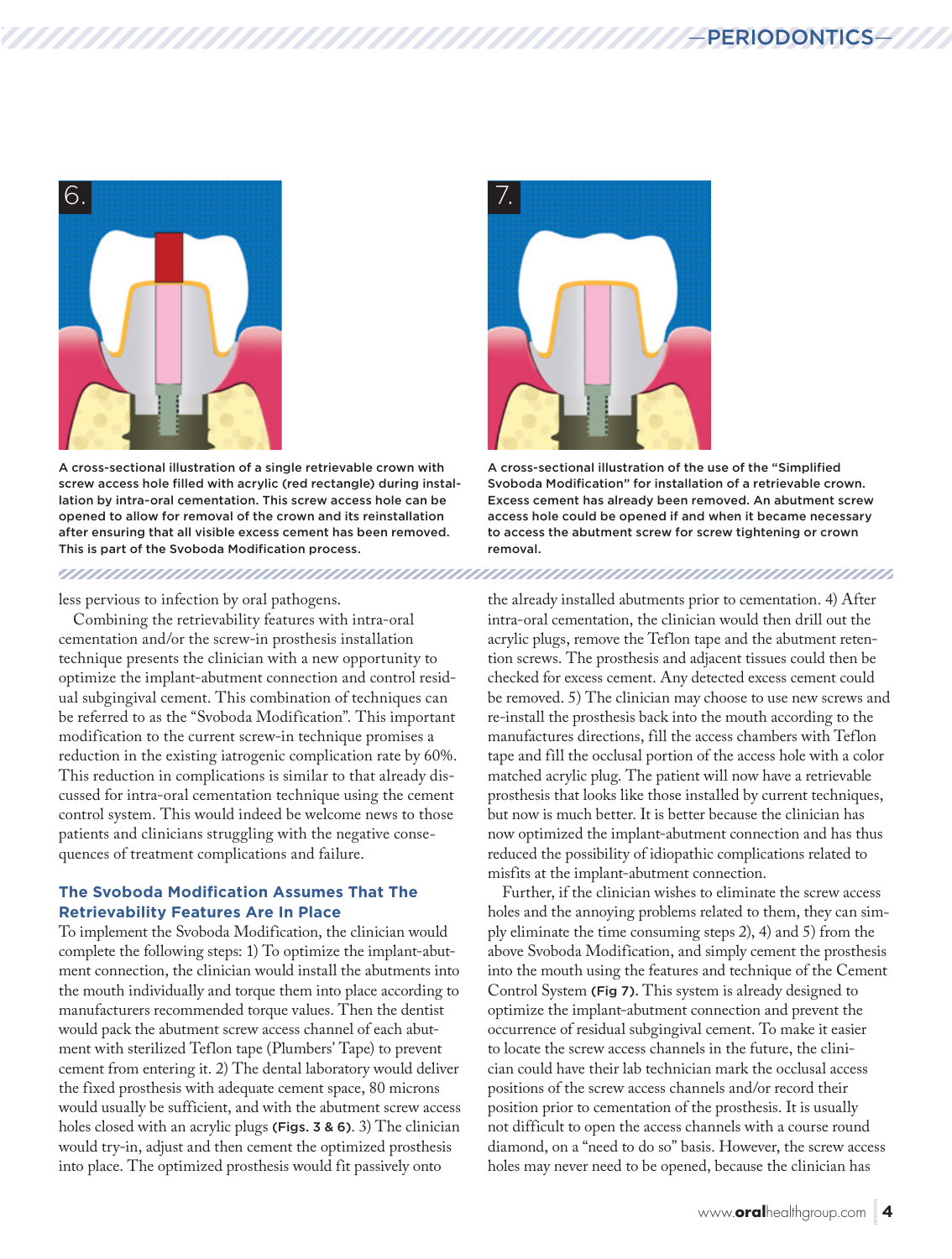### —PERIODONTICS—

already controlled excess cement and optimized the fit of the implant-abutment connection. This simplified process could be called the "**Simplified Svoboda Modification**" as it reduces both installation steps and treatment complications. Using this technique, the installed prosthesis is still completely retrievable and promises to reduce those bad days for clinicians and their patients dealing with idiopathic treatment complications.

#### **Discussion**

The cementation part of the above described process is based on the work previously published by the author and described as the Cement Control System.18-21 His publications describe the recommended process of implant prosthesis installation with the specific design features that facilitate cement control. The main aspects of the process include, installing the abutments individually to optimize their fit, trying-in the prosthesis to ensure a passive optimized fit, and cementing it in with an appropriate cement while using a "super low" cementation pressure. Indeed, use of cementation pressures in the order of 100-150 grams21, rather than 250 grams and 4,000 grams or more,22,23 supports the concept of better cement control. Once the prosthesis is deemed seated, it is appropriate for the clinician to increase seating pressure to ensure optimal placement and to hold the prosthesis in place as the cement is being set.

Dr. Svoboda would like to acknowledge that there is a system of implant prosthesis installation referred to as the "Screwmentation Technique" (www.Dentaltown.com). The Google search engine was used to retrieve an article written by Dr. J Scott (2014) about this technique24 and another by Dr. B. Birdi (2015).25 These techniques appear to have some similarity to the above mentioned Svoboda Modification.

The Screwmentation technique involves adjusting the prosthesis contacts inside the mouth before extra-oral cementation and then installation of the assembled abutment-prosthesis complex into the mouth. Because it involves the assembly of the abutment-prosthesis unit outside the mouth, it thus suffers from the same problems as the conventional screwedin prosthetics. It has the probability of creating a misfit at the implant-abutment connection due to model and prosthesis inaccuracy. Also for a more accurate adjustment of the contacts on the prosthesis, it may be necessary to fully torque down the abutment(s). As the abutment is torqued down it tends to settle into the implant connection and can upright itself while doing so. Without fully torqueing the abutment, the contact may still shift when placing the abutment-prosthesis complex back into the oral environment and create a misfit. Nonetheless, it is a progressive concept that attempts to mitigate a problems of residual subgingival cement and implant-abutment misfit due to tight contacts with adjacent teeth.

M. Rajan and R. Gunaseelan (2004) proposed a technique that is similar to the Svoboda Modification.26 There were a few differences. 1) Like the Screwmentation technique above, they did not

fully torque down their abutment screws prior to intra-oral cementation. As discussed above, this can affect the fit of the contacts with adjacent teeth and thus fail to optimize the implant-abutment connection. 2) They did not close off the screw access holes prior to intra-oral prosthesis cementation. This would have altered their control over the cementation process, as they would not have been able to control their cementation pressure to ensure the elimination of cement voids and control the volume of cement exiting the margins of the prosthesis. 3) They presumed that there were cemented cases that they did not need to retrieve to clean away subgingival cement. As they were not yet privy to the "Gingival Effects", the Cement Control System and the work of Tomas Linkevicius11, they might not have been able to determine when they should remove the prosthesis for residual cement removal. In any case, they appear to have been on the right track and were certainly concerned about removal of residual subgingival cement and thus reduce its possible damaging effects.

After the ravages of oral disease, the resulting oral anatomy can be challenging for treatment involving dental implants. The maxillary anterior ridge is often shrunken and proclined, the posterior maxilla has significant sinus cavities and the mandible has various concavities and the location of the mandibular nerve to consider. Yes, we know how to do some very sophisticated site development procedures to alter the anatomy of the remaining tissues to accommodate parallel dental implants. However, these procedures are not free of cost or additional risk. Grafting procedures can fail. Also, there may be an additional cost of special imaging procedures and surgical guides to help align multiple parallel implants, and additional laboratory costs relating to screw access channels and specialized parts. These procedures and parts add cost and risk to treatment. Patient financial and health considerations can make all the above procedure related site development procedures even more difficult and risky to carry out.

Figure 8 shows an X-ray of a patient with an implant placed on an angle adjacent to the maxillary sinus cavity. In order to make this case retrievable, it would have been necessary to place this implant parallel to the adjacent upright implant. This requirement for prosthesis retrievability would have stimulated the need for a site development procedure known as a lateral sinus graft. In this particular case, the patient was a smoker and his habit would have made the required grafting procedure risky. In this case I was able to avoid the risk and cost of the lateral sinus graft by the angled placement of the implant. This appears to have been a good choice for this patient. However, I have taken this approach to implant placement many times for both smokers and non-smokers to avoid grafting procedures and increase the efficiency of treatment.

Figure 9 shows the use of custom milled site-specific abutments to control abutment design features and to create parallel retaining elements to compensate for the off-parallel nature of the implants. The use of Teflon tape compressed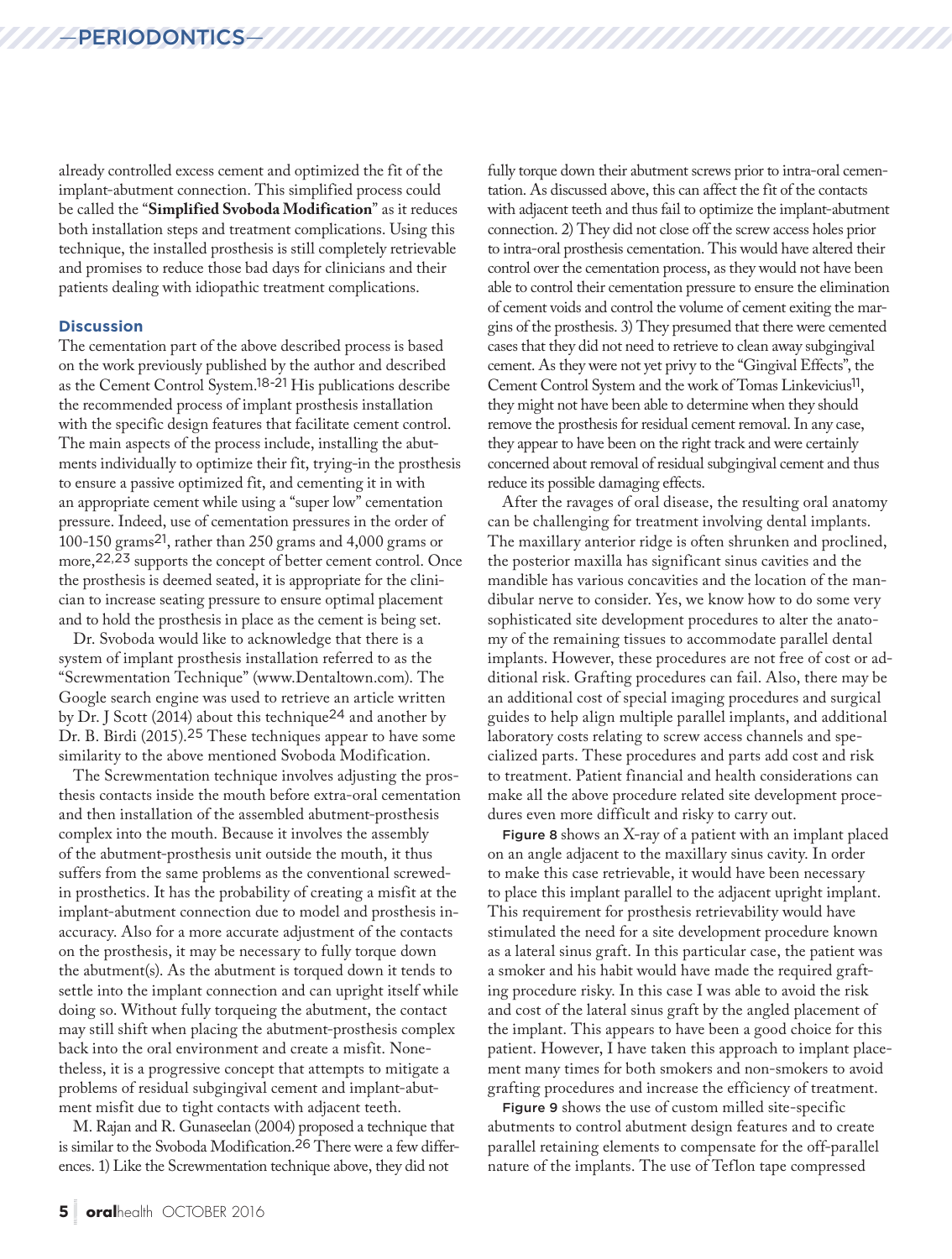

A cropped X-ray image of two implants in proximity of the maxillary sinus. The implant adjacent to the sinus cavity is angled to avoid the sinus space and to take advantage of available bone.



Shows customized milled titanium abutments with parallel retaining elements. They have been installed onto the dental implants shown in Figure 8. The abutment screw access holes have been filled with sterilized and rolled pink Teflon tape. The abutments are now ready to have the solid zirconia bridge cemented upon them.



A cropped X-ray image of the solid zirconia bridge cemented onto the custom abutments shown in Figure. These abutments were already attached to the implants shown in Figure 8, by abutment screws.

#### 

into the screw access holes appears to be widespread and it has completely replaced my use of cotton balls for the same purpose. The pink Teflon blocks luting cement from flowing into the screw access channels and thus makes it much easier access abutment screws when necessary. It is also easier to detect under cement, due to its pink color, and much easier to remove with an explorer. Figure 10 is an X-ray that shows the prosthesis cemented into place in the oral environment. The implant-abutment junction has been optimized and excess cement removed. However, it does not possess the required features to make it retrievable. Perhaps the use of temporary cement could make it retrievable, but this particular bridge was cemented with an acrylic cement and thus would likely need to be sectioned for removal. It would not be necessary to remove this prosthesis if I need to retighten the abutment screws. For this purpose I would only need to create an opening through the crown into the abutment screw channel. This is easy to do with a course round burr.

#### **What Are The Advantages Offered By Prosthesis Retrievability?**

When prosthetic materials are not durable, like with acrylic based hybrid fixed prosthetics, retrievability may have a relatively high value, so that it will be possible to make necessary repairs or refurbish the prosthesis. When prosthetics are durable, like solid zirconia bridges, do you ever expect to take them out for repair? If they have porcelain on them and the porcelain has a critical fracture, can the dental laboratory really fix the prosthesis or will it be a remake anyway? I would suggest that it will usually be the later. What about loose screws? What do you think will have more loose screws? A prosthesis with a misfit at the implant-abutment junction, like

a screwed-in multi-unit hybrid, or one with an optimized implant-abutment fit? So, optimizing the fit of the implant-abutment junction and proper torqueing and re-torqueing of the abutment and would be expected to further reduce abutment screw loosening to an unusual event.27,28

Do you need to be able to remove a prosthesis from the mouth in order to tighten a loose abutment screw? That is usually not necessary. In most locations, like in Figure 10, an access hole can be made through the prosthesis and the loose abutment screw can be tightened without removing the prosthesis. In the anterior maxilla, there might be an advantage to have a lingual access channel for possible screw tightening procedures, because making a facial screw access channel opening could render the prosthesis unaesthetic. This could be a cause for prosthesis replacement. It is also unfortunate that the lingual access channel may require the clinician to build a facial cantilever into the prosthesis. This may also cause additional mechanical stresses on the abutment screw and make the prosthesis difficult to maintain by the patient. Both of these problems may feed into the peri-implant disease process and cause the failure of the retaining implant(s) and their attached prosthesis. So, building retrievability into a treatment is dependent on many elements that are not free of cost and risk.

#### **So What Has Made This New Treatment Approach With Site Specific, Individually Designed And Milled Abutments And Prosthetics Practical?**

**1)** Dental milling technologies, that are CAD/CAM based, have allowed the dental industry to create increasingly precise implant-abutment components. Milled components can be made to fit better and thus be more stable and resist bacterial penetration better. Beware of older technologies that require a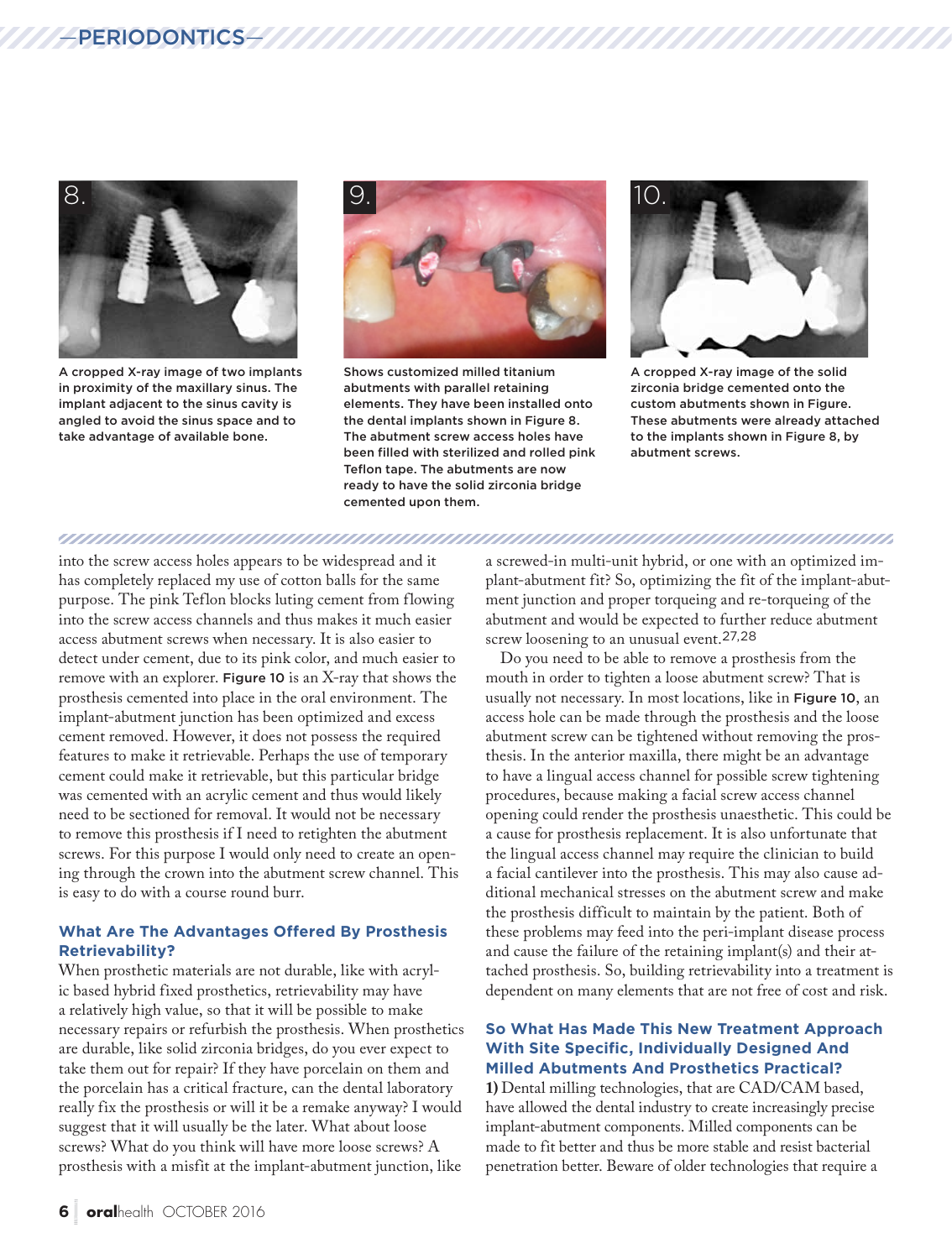casting process that can distort the milled implant-abutment connection. The UCLA bases are precision milled, but the casting process can damage their fit by temperature related distortion and mechanical removal of investment material.29 A poor implant-abutment fit can lead to increased complications.

**2)** The dental milling industry can create and mill a large variety of custom shapes out of a variety of materials that can better fulfil the needs of the patient. The needs often include a desire for mechanical and biological stability, good esthetics and cost effectiveness. This article discusses new designs for custom abutments and prosthetics that can improve the mechanical and biological stability of implant treatment by preventing implant-abutment misfits. Hybrid abutments, titanium bases with zirconia superstructures, can be used with the new design concepts for esthetic purposes. Previous articles by the author describe the Cement Control System that can reduce complications by preventing the occurrence of residual subgingival cement. The recommended new procedures and processes for those who wish to incorporate retrievability into their treatments can reduce iatrogenic implant-abutment misfits and their related complications. Now we just need to incorporate these innovations into patient treatment. Complications are expensive. Preventing complications can be very cost effective for both the patient and the clinician.

**3)** Milled zirconia and other monolithic crowns and bridges can be esthetic and can be more resistant to failure than prosthetics that are veneered with porcelain. Indeed, newer "more translucent zirconia materials" promise to be even more esthetic and thus further reduce the need for the application of veneering porcelain. A decreasing use of porcelain means a reduced need to remove, repair and replace prosthetics due to porcelain failure. Reducing the need to remove prosthetics that are failing due to their mechanical weakness will reduce the need for retrievability. This is nice because retrievability features can be expensive to incorporate into treatment. Optimization of the implant-abutment connection during the prosthesis installation process should already reduce the incidence of screw loosening and thus the need for screw access for re-tightening purposes.

**4)** Newer cements can have higher compressive strengths, are fluid and have a longer, more controlled working time. Their cleanup can also be easy, when they are removed during their "gel state". Further, they are not subject to "washout" at the margins.30 Thus, together with the new cement control designs and techniques, the clinician can considerably reduce the forces involved during the intra-oral installation process. Less force means more control over the flow of excess cement.17-21 Beware of old habits and old prosthesis designs that require the clinician to compress tissues and otherwise use high pressure intra-oral cementation techniques. This exacerbates

problems related to residual subgingival cement.

**5)** It is the author's opinion, that in spite of best efforts, it will be some time before the dental industry will be capable of making implant prosthetics sufficiently precise to avoid the need for cement.31,32 Indeed, in 1985, PI Brånemark mused about creating a fit between components that should be within 10 microns of their target.33 This can already be considered "pretty sloppy" if one considers that oral pathogens can be mobile and are about 1 micron in diameter. Together with errors from impressions, models, scans of models, and analogues the dental industry still feels that an error of 100-150 microns is clinically acceptable.32 But is it? The best the dentist can do at the present time is to utilize components that fit as precisely as possible and ensure that their installation technique does not make the fit between components worse. Then the dentist needs to rely upon the patient's immune system and post treatment maintenance protocol to take care of a reduced negative effects of inaccuracy of fit. Ideally, the implant industry will continue to be inspired to make their components fit better and thus be more resistant to occlusal forces and at least seal connections between components against bacterial invasion. All of this still lies in the future.

#### **In Conclusion**

The author would like to encourage the clinicians, who choose to work with retrievable prosthetics, to integrate the above "Svoboda Modifications" into their implant prosthesis installation protocol to reduce the incidence of iatrogenic implant-abutment misfits. The new proposed protocol for implant prosthetics installed by the screw-in technique may reduce iatrogenic complications by as much as 60%. Preventing complications for the patient and the clinician would be welcome news for all involved. OH

The author encourages further communication about the above ideas. Email Dr. Emil Svoboda at drsvoboda@rogers.com with your comments and questions. More information about this and supporting work is available at www.ReversMargin.com.

Oral Health welcomes this original article.

#### **References:**

- **1.** Misch CE, Dental Implant Prosthetics, 2nd Edition, Elsevier Mosby, 2015. Ch 26: 650-699
- **2.** Misch CE, Dental Implant Prosthetics, 2nd Edition, Elsevier Mosby, 2015. Ch 28: 724-752
- **3.** Atieh MA et al. The Frequency of Peri-implant diseases: A systemic review and meta-analyses. J Periodontol 2013:84(11):1586-1598 Mucositis 30.7%, Peri-implantitis 9.6%
- **4.** Daubert DM et al. Prevalence and predictive factors for peri-im-